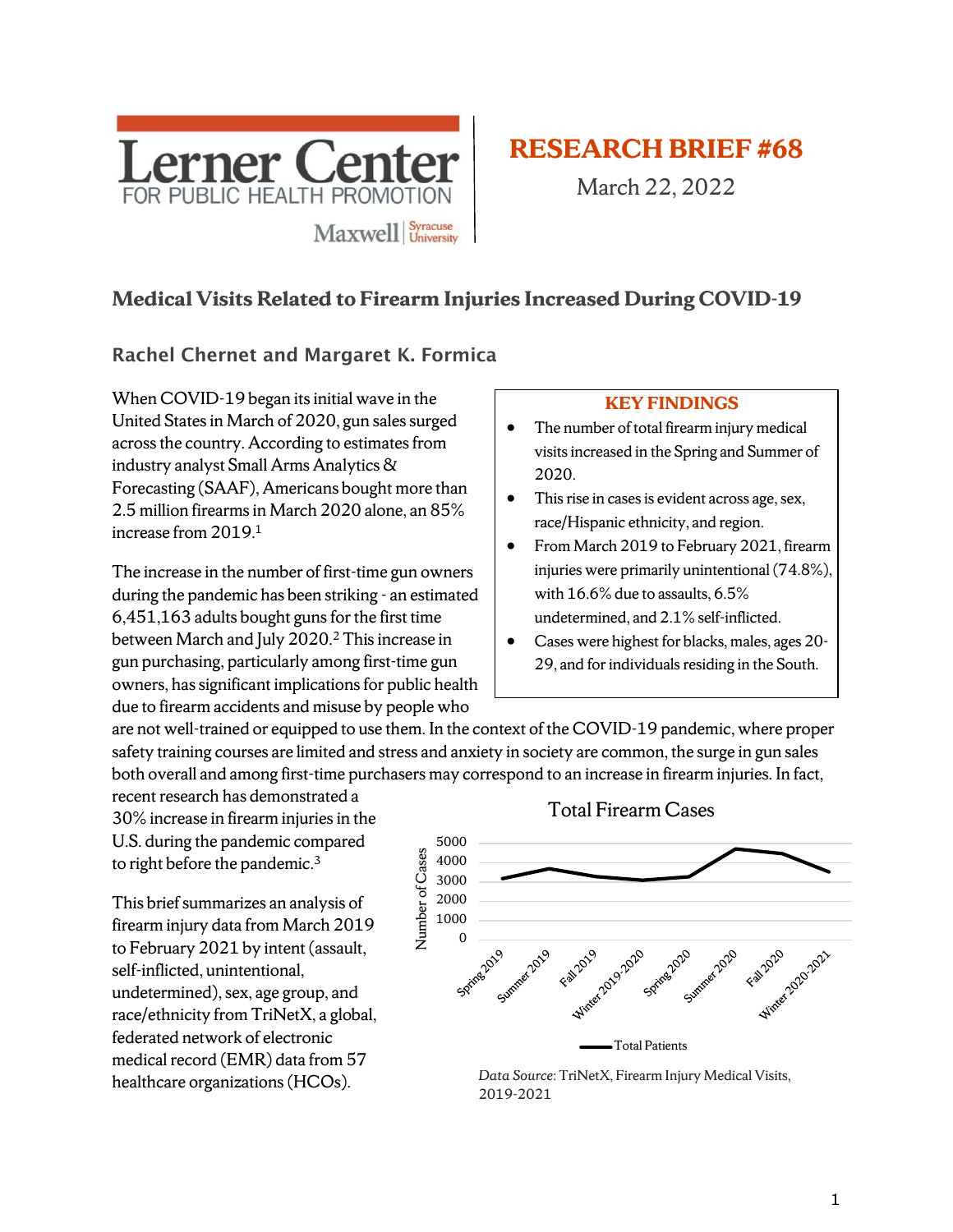# **Firearm Injuries Increased in the Spring and Summer of 2020, and Most are Unintentional**

There was a notable spike in firearm injuries in the Spring and Summer of 2020, when COVID-19 emerged in the U.S. and gun sales skyrocketed (see Figure 1). Firearm injuries were 28% higher in Summer 2020 compared to Summer 2019. We also found that most firearm injuries between Spring 2019 and Winter 2020/21 were unintentional (75%), and firearm injuries followed expected seasonal variability, with peaks in the summer months. This pattern held true for all intents, other than selfinflicted firearm injuries which were declining until the Summer 2020 peak. This distinct pattern may be due to variability around small case numbers, as up to 85% of self-inflicted firearm injuries result in death and are not likely to be captured in  $\rm{EMR}$  data. $^4$ 



**Figure 2. Firearm Cases by Intent, Spring 2019 to Winter 2020/2021** *Data Source*: TriNetX, Firearm Injury Medical Visits, 2019-2021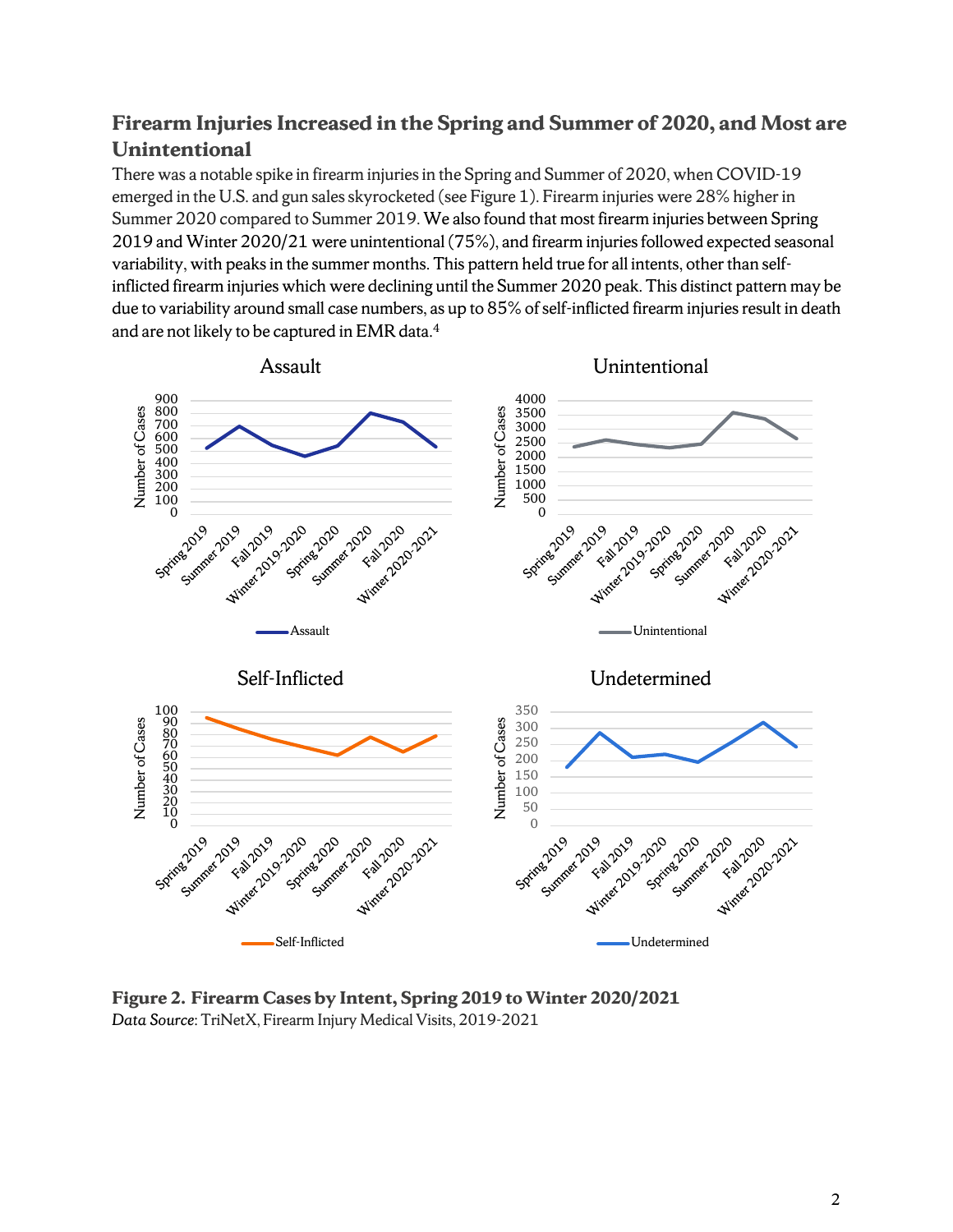**Firearm Injuries during COVID-19 Varied by Age, Sex, and Race/Ethnicity** Demographic patterns in firearm injuries during COVID-19 are consistent with previous literature.<sup>5</sup> As seen in Figure 3, the number of firearm cases are the highest among individuals who are Black, male, adolescents and young adults, and reside in the South. Of note, 50% of hospital visits specific to firearms were in the South. Of these cases in the South, most of the intents were deemed "undetermined", which may reflect medical coding practices in that region. Cases across all demographic groups appear to have increased during the Spring and Summer of 2020, but the greatest spikes were among individuals who are Black, male, aged 20-29, and in the Midwest.



**Figure 3. Firearm Cases by Age Category, Sex, Race and Hispanic Ethnicity, and Geographic Region, Spring 2019 to Winter 2020/2021** *Data Source*: TriNetX, Firearm Injury Medical Visits, 2019-2021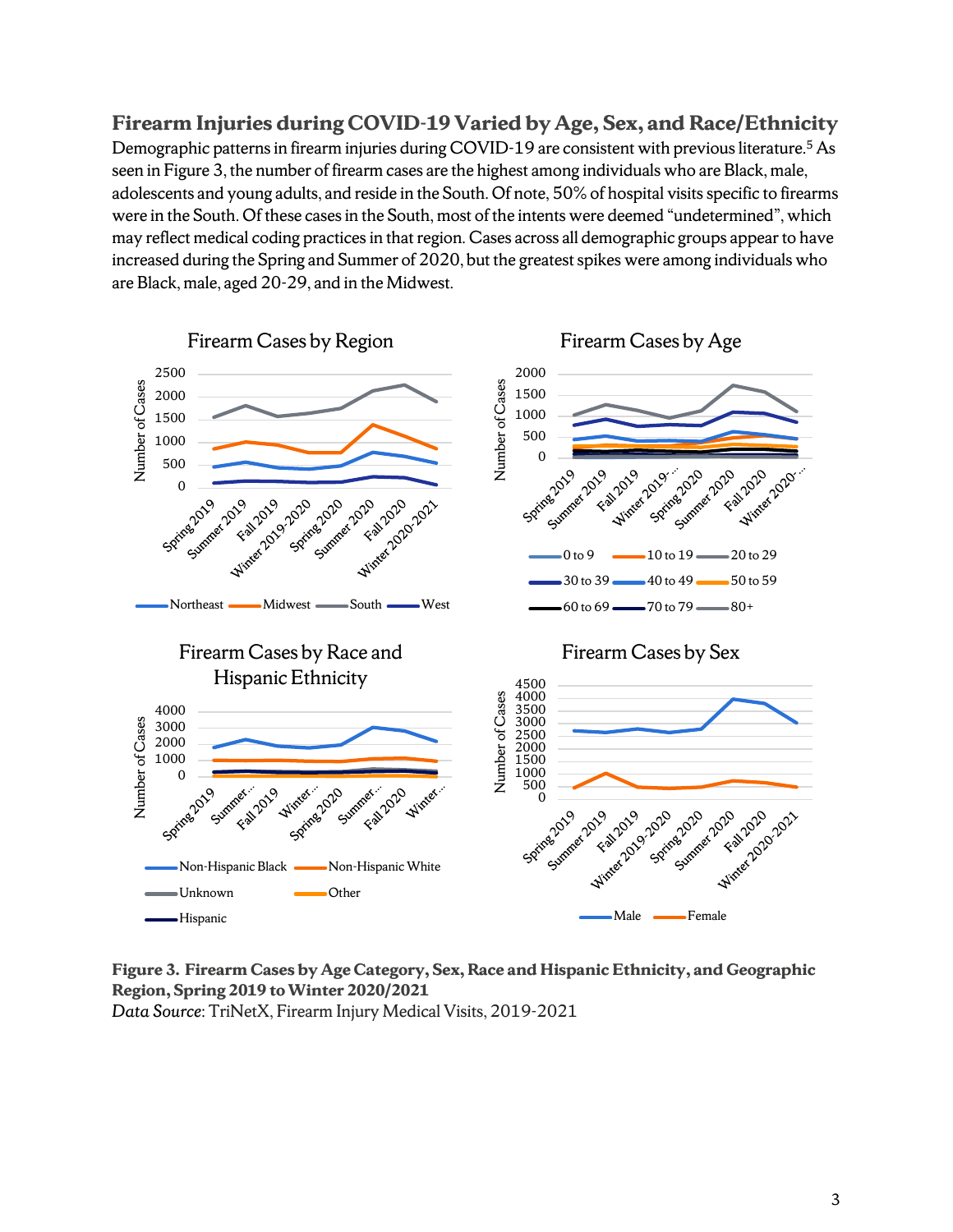# **What Can Be Done about the Rising Incidence of Firearm Injuries?**

The particularly tumultuous time amidst a global pandemic, coupled with rising rates of gun sales and first-time gun ownership, has likely contributed to the increases we have observed in firearm injuries. Further understanding of the conditions and factors that led to the increase is needed to inform firearm policy and guide firearm injury prevention efforts. Policymakers should pay particular attention to the large percentage of unintentional firearm cases amidst this rise in first-time gun owners as a call for increased education, training, and regulation over safe firearm access and storage. Additionally, resources and support to increase implementation of evidence-based firearm violence prevention efforts, such as hospital-based violence intervention programs and violence interrupters(trusted community members trained to mediate conflict and disrupt the cycle of violence) is needed. Finally, policymakers should seek to improve data reporting, especially in areas of high caseloads, such as in the South, to better understand the nature of these injuries and ultimately prevent them.

#### **Data and Methods**

We used the TriNetX Research Network, which includes data on over 84 million patients, primarily in the U.S. The platform is largely dedicated to providing researchers access to continuously updated, deidentified aggregate EMR data including demographics, diagnoses, procedures, medications, and laboratory values of patients. We determined all patient visits for a new firearm injury between March 1, 2019, and February 28, 2021. We categorized firearm injuries by intent (assault, self-harm, unintentional and undetermined) and by eight 3-month seasons before and during the pandemic (Spring 2019, Summer 2019, Fall 2019, Winter 2019/2020, Spring 2020, Summer 2020, Fall 2020, and Winter 2020/2021).

# **References**

- 1. Gun Sales Continue To Boom During The Pandemic. (2020, June 01). Retrieved from <https://gunsandamerica.org/story/20/06/01/gun-sales-continue-to-boom-during-the-pandemic/>
- 2. Crifasi, C. K., Ward, J. A., McGinty, E. E., Webster, D. W., & Barry, C. L. (2021). Gun purchasing behaviours during the initial phase of the COVID-19 pandemic, March to mid-July 2020. *International Review of Psychiatry*, 1-5.
- 3. Ssentago, P., Fronterrre, C., Ssentago, A. E., Advani, S., Heilbrunn, E. S., Hazelton, J. P., Oh, J. S., McCall-Hosenfeld, J. S., & Chinchilli, V. M. (2021). Gun violence incidence during the COVID-19 pandemic is higher than before the pandemic in the United States. *Scientific Reports,* 11, 20654.
- 4. Drexler, M. Guns and suicide: the hidden toll. *Harvard Public Health,*  [https://www.hsph.harvard.edu/magazine/magazine\\_article/guns-suicide/.](https://www.hsph.harvard.edu/magazine/magazine_article/guns-suicide/)
- 5. Fowler, K. A., Dahlberg, L. L., Haileyesus, T., & Annest, J. L. (2015). Firearm injuries in the United States. *Preventive Medicine,* Oct (79): 5-14.

# **Acknowledgments**

The authors thank Shannon Monnat, Alexandra Punch, and Katherine Pacelli for their edits and feedback on previous versions of this brief.

# **About the Author**

**Rachel Chernet** (*chernetr@upstate.edu*) is an MD/MPH student and graduate research assistant at SUNY Upstate Medical University. **Margaret K. Formica** [\(formicam@upstate.edu\)](mailto:formicam@upstate.edu) is an Associate Professor of Public Health & Preventive Medicine and Urology at SUNY Upstate Medical University